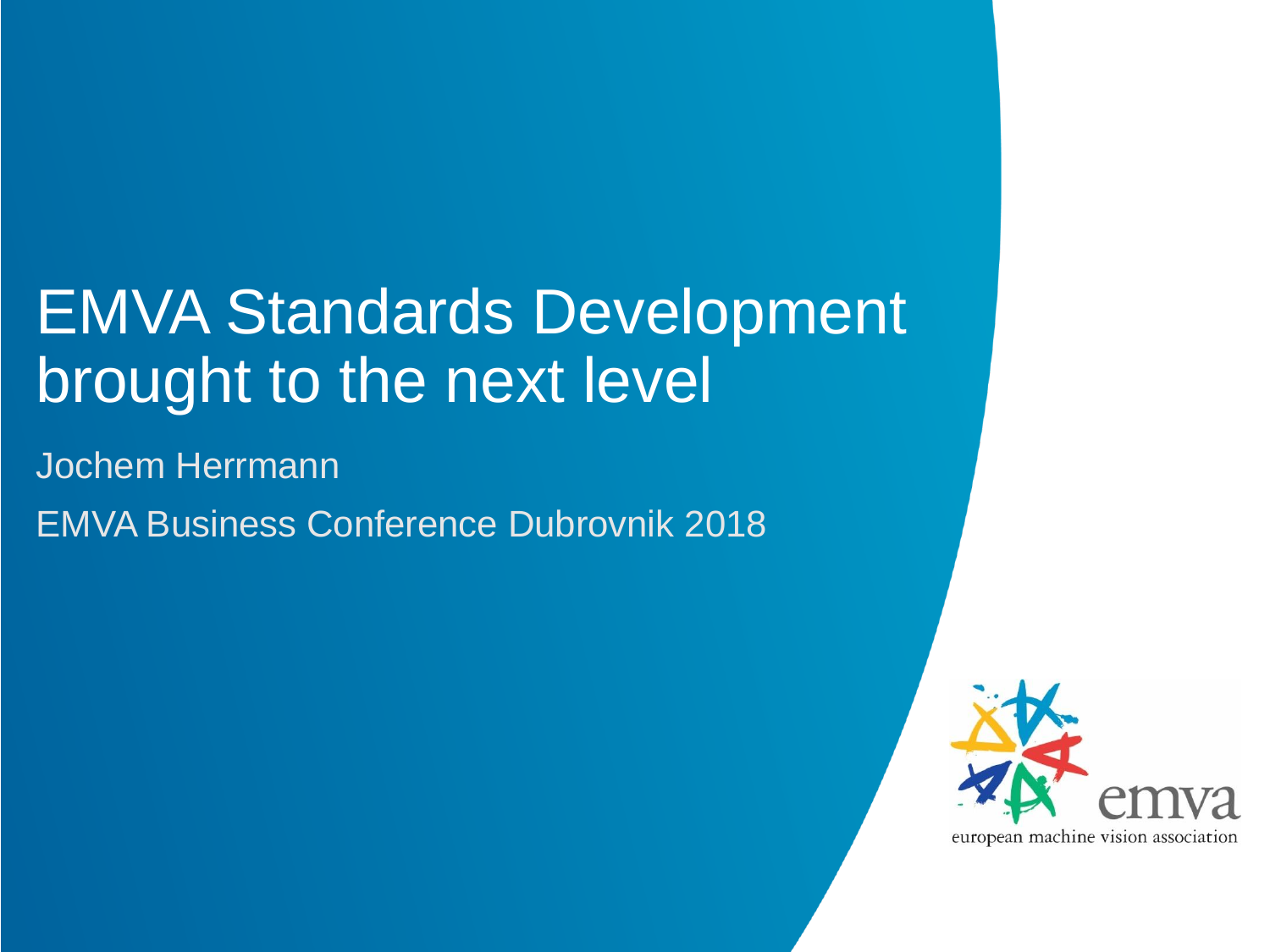

#### Last year's presentation

#### Vision standards - Preparing for the future

Jochem Herrmann EMVA Business Conference Prague 2017

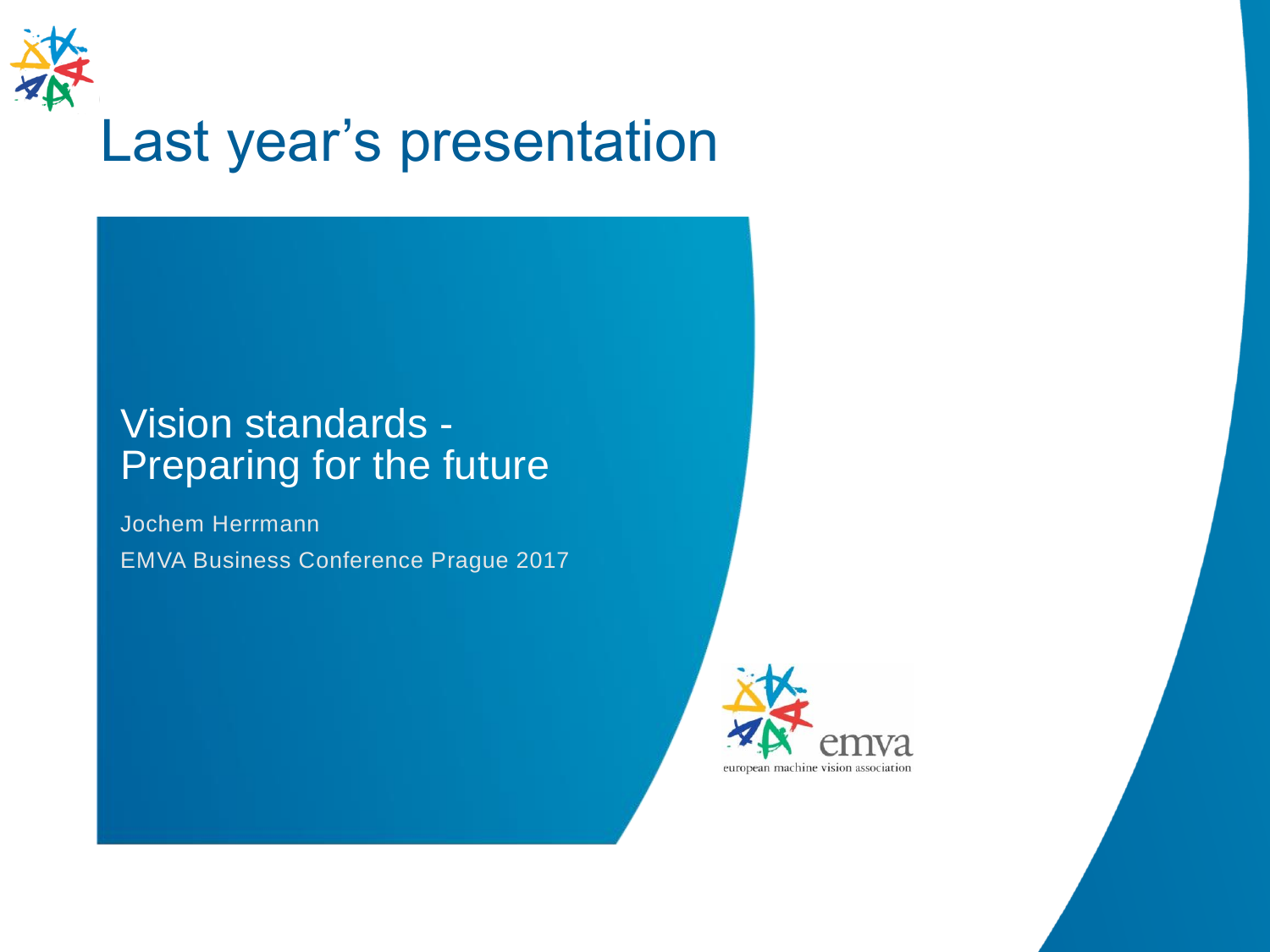

## Summary of last year's presentation

- Importance of standards
- Challenges / opportunities that require extension of current standards or even new standards
	- Industry 4.0 / Factories of the future (pull)
	- Embedded systems (both a push **and** a pull)

- ...

- Some standards initiatives
	- New: Industrial Embedded Vision Interface (EMVA)
	- Extension: GenICam for embedded (EMVA)
	- New: OPC Vision (VDMA)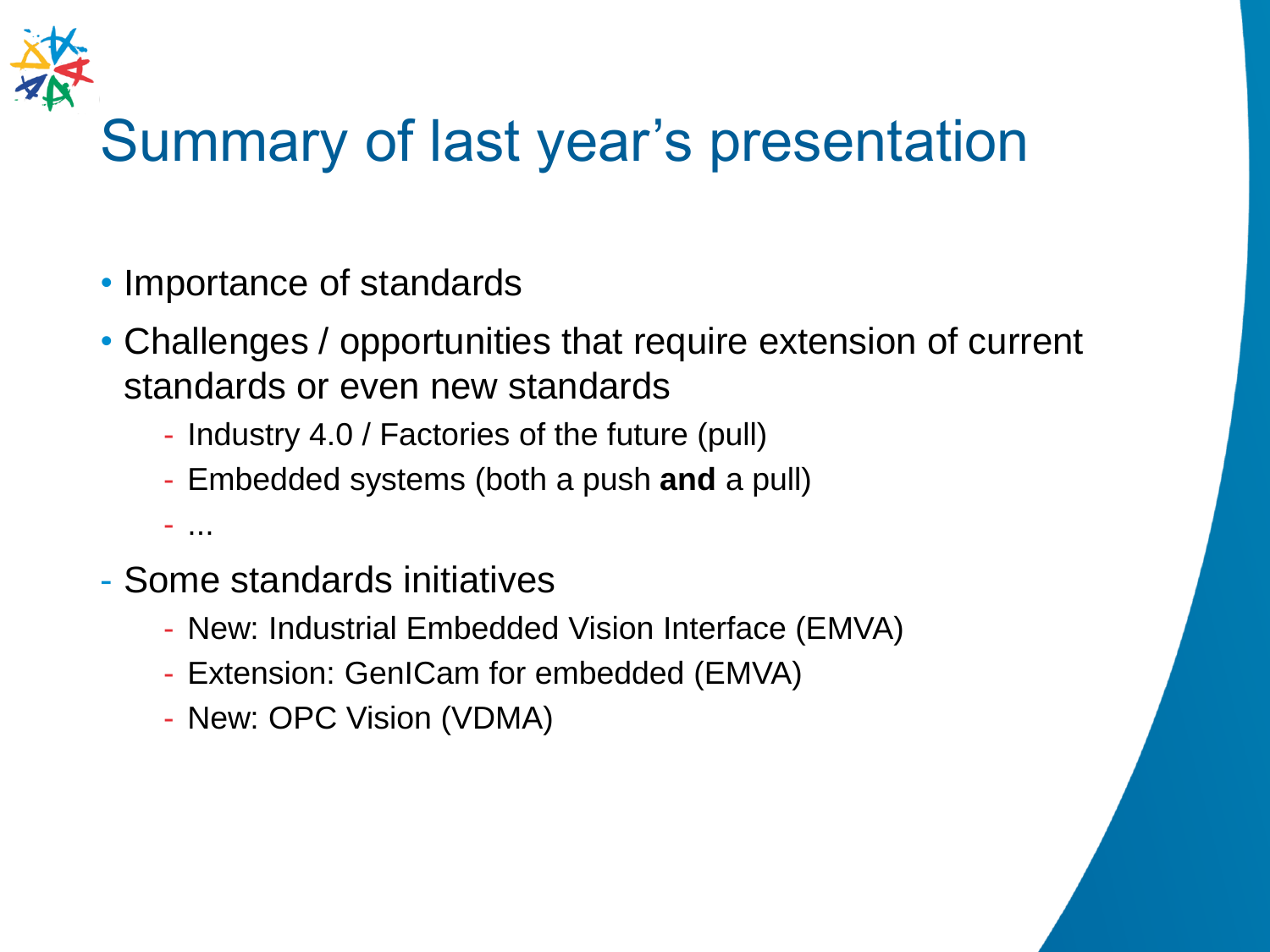

### EMVA standards ambitions

- We want to professionalize standards development
	- Improve development procedures
	- Improve support of Working Groups
- We want to improve dissemination
	- Newsletters, articles, tradeshows, education,...
- We want to be able to host more standards
	- Two new initiatives launched...

 $\bullet$  We want  $\ldots$ 

At the same time, Vision standards get more complex...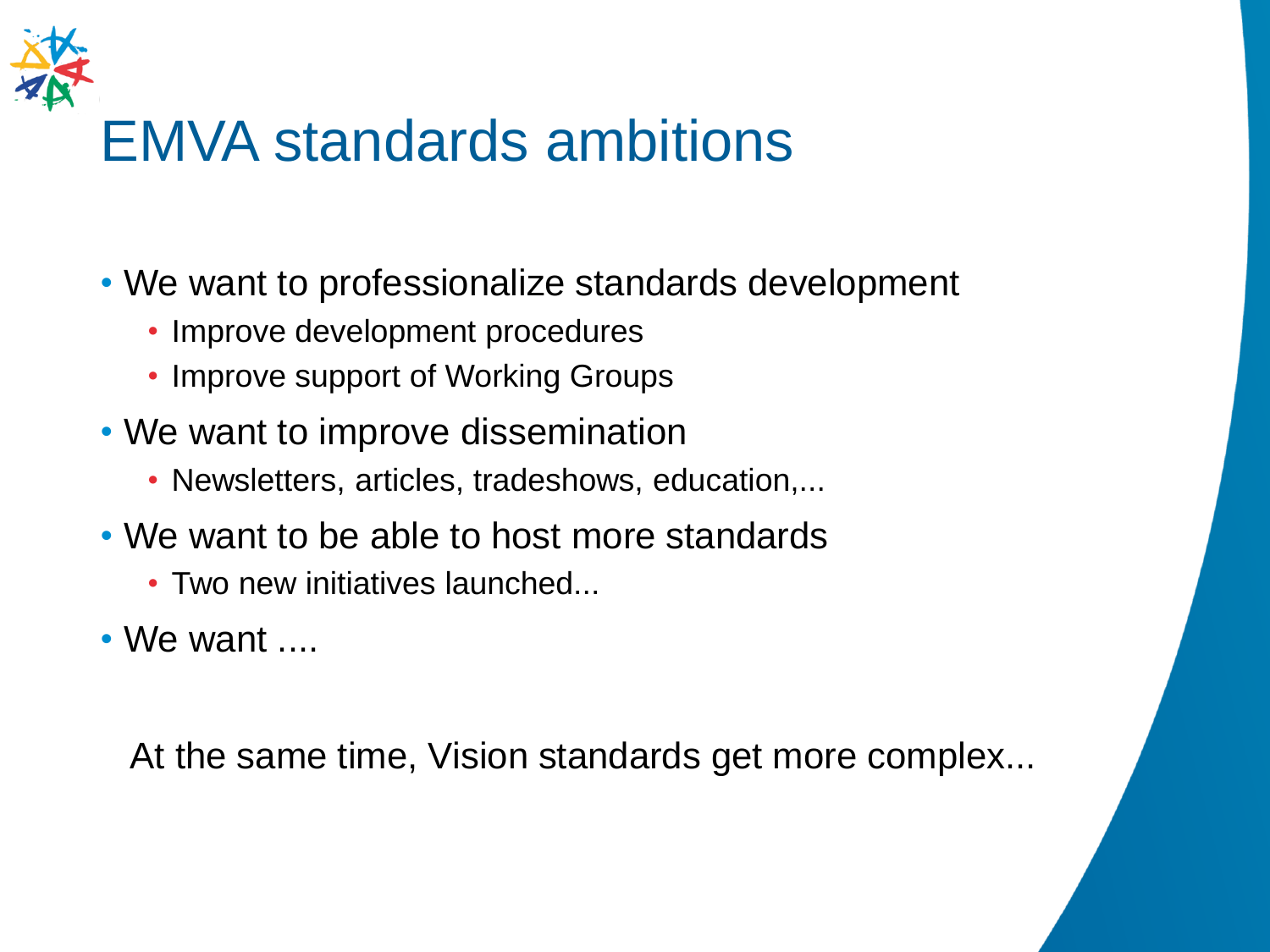# EMVA Standards Manager **Responsibilities**

- Development of new standards & maintaining existing ones
	- Standards Working Groups
	- Development procedures
	- Licensing of standards
- Coordination of standards development with other G3 associations (AIA, VDMA, JIIA, CMVU)
	- G3 meetings
	- International Vision Standards Meeting
	- Future Standards Forum



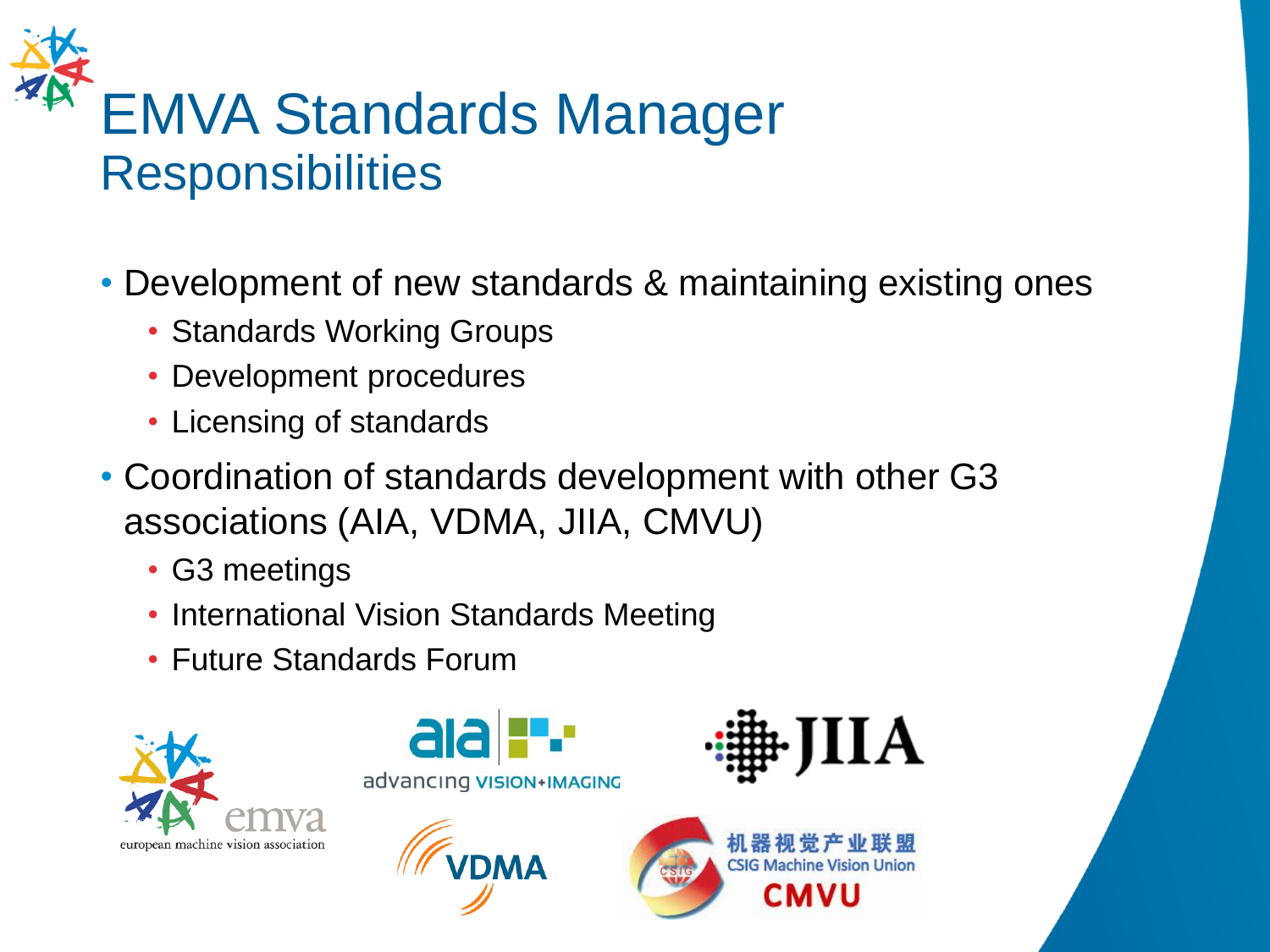# EMVA Standards Manager **Responsibilities**

- Worldwide dissemination of standards
	- Standards Brochure
	- Standards Newsletter
	- Standards booth at trade shows world-wide
	- Presentations
	- Articles



- Setup and maintaining contacts with standards bodies outside our industry
	- MIPI CSI-2 (mobile consumer electronics)
	- IEEE P2020 (automotive)
	- IEEE P4001 (hyperspectral)